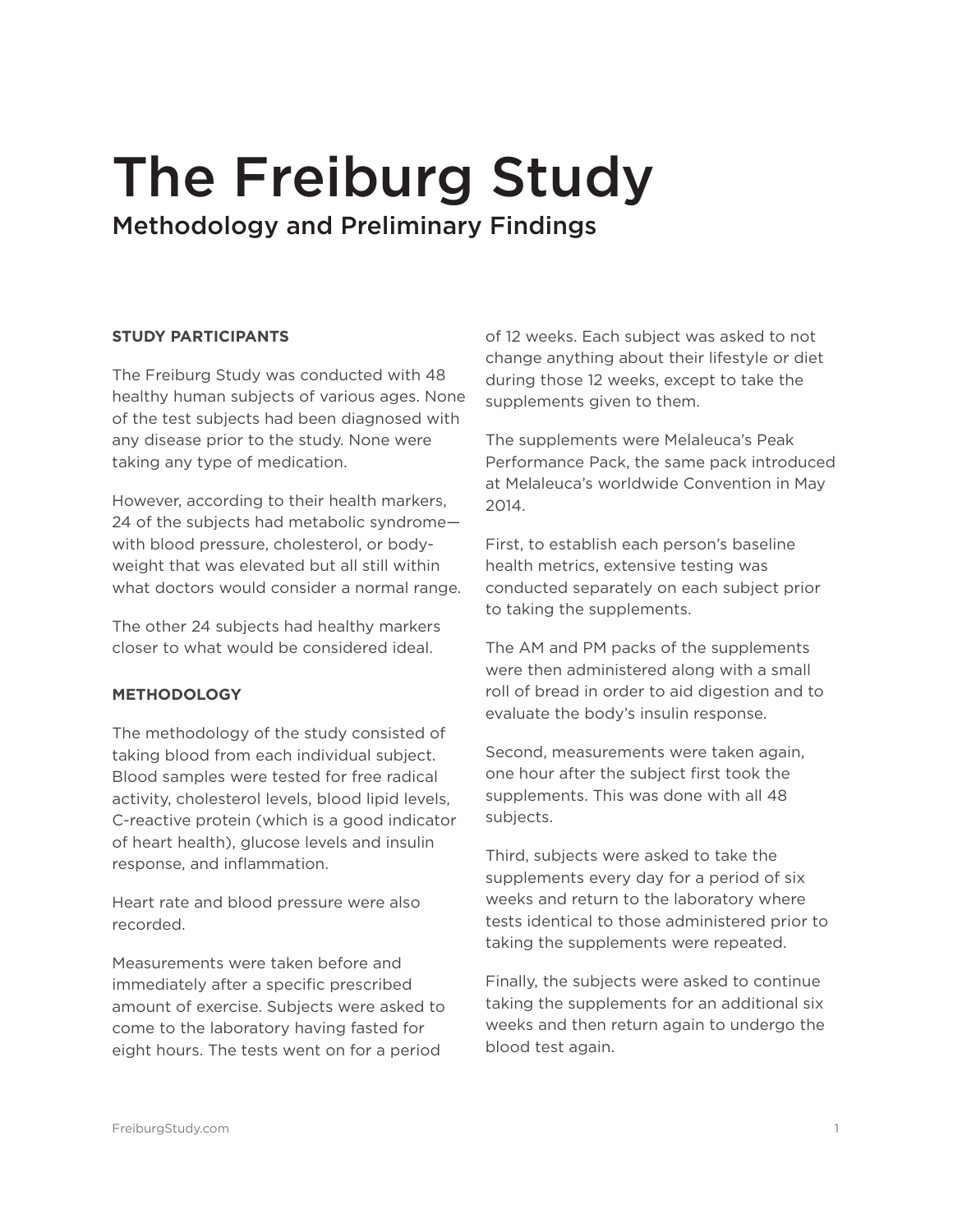#### **RESULTS IN ONE HOUR**

The subjects' hearts were observed to not have to work as hard to perform exactly the same exercise as they had done prior to taking the supplements.

In fact, just one hour after using the supplements for the first time, an average reduction of heart rate by five beats per minute after the prescribed exercise was observed.

Such a result within one hour after taking the supplements is a significant finding. It is also medically important, because heart rate is an indicator of health. Indeed some researchers claim that a reduction in heart rate of one beat per minute will extend the average person's lifetime by approximately one year.

Therefore, a reduction of five beats per minute could extend that person's lifetime by approximately five years.

Besides the improvement in heart rate in the first hour, the following observations were also made:

A 10.2% reduction in free radicals during exercise.

A 27.4% significant reduction in blood sugar spike after eating.

The results after 1 hour were much greater than anticipated. But the results after six and 12 weeks were even more striking.

#### **BLOOD LIPID FINDINGS**

The study showed significant improvements in total cholesterol, HDL, LDL, and triglyceride levels for the 48 subjects in the study.

#### **CHOLESTEROL**

In particular, the following improvements were observed after six weeks of consistent twice-a-day use of the supplements:

The 48 subjects recorded an average 7.5% reduction in total cholesterol in their blood, bringing the average down from the normal but elevated range to within the ideal range.

Those subjects whose cholesterol levels were normal but elevated recorded an even greater reduction of 8.5% in total cholesterol levels.

LDL (or bad cholesterol) dropped an average of 6.7% among the 48 subjects.

Again, subjects who had normal but elevated LDL showed the greatest improvement.

The elevated group recorded an 11.3% drop in LDL cholesterol levels.

Also significant, study participants who had normal but less than ideal HDL cholesterol levels recorded an average 18.3% increase in HDL (or good cholesterol).

#### **TRIGLYCERIDES**

An average of an 8.8% drop in triglycerides was recorded among the total population of 48 subjects.

But this drop was notably greater for people with normal but slightly elevated triglycerides.

This group recorded an average decrease in triglycerides of 23.3%.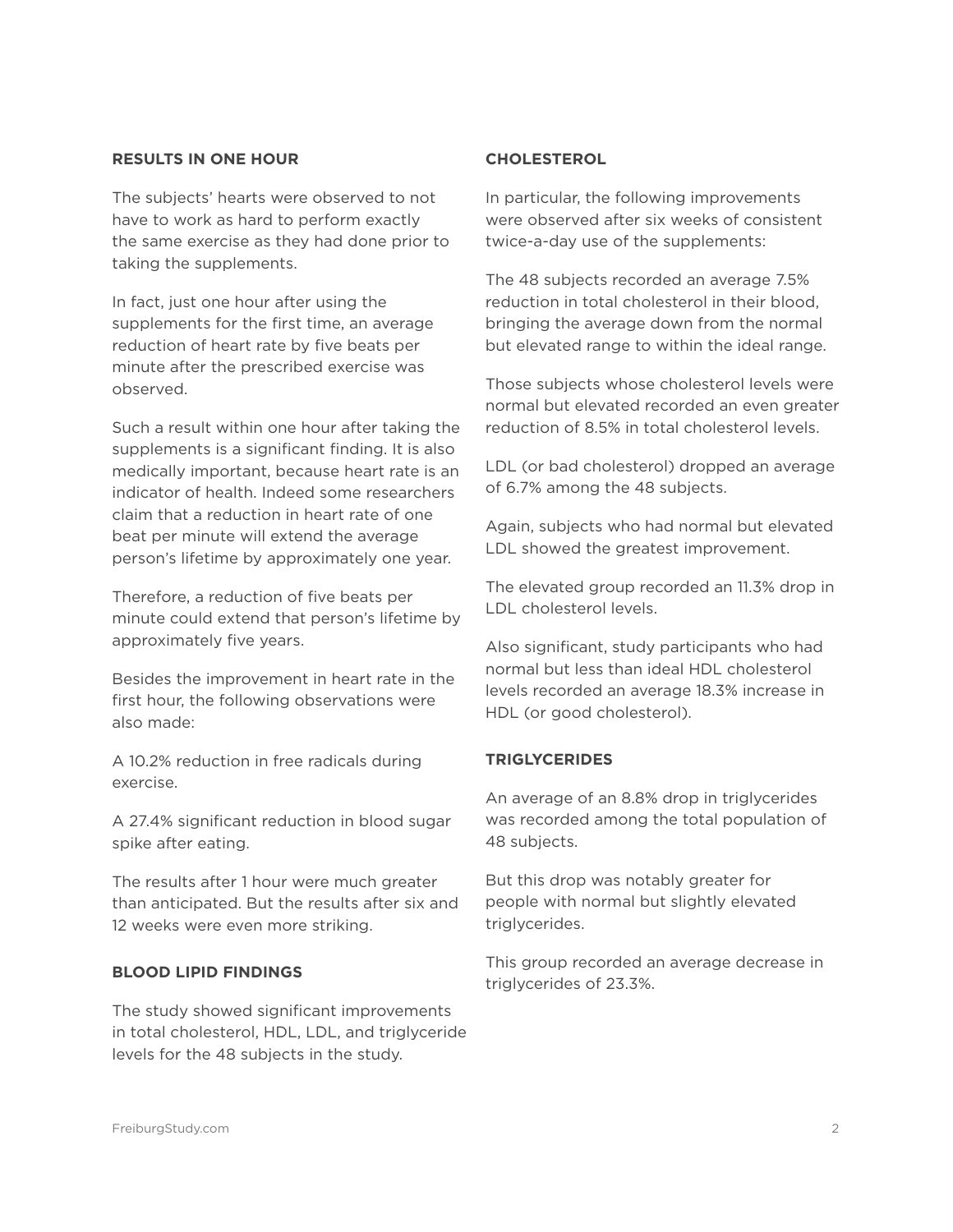## **BLOOD PRESSURE RESPONSE**

In addition, the 48 study subjects recorded an average of a 5.2% reduction in systolic blood pressure after 6 weeks of continued use of the supplements.

Even more importantly, those who began the study with normal but slightly elevated systolic blood pressure recorded a 5.9% reduction.

# **EFFECT ON NITRIC OXIDE**

To provide further evidence that the supplements can help maintain healthy blood pressure, nitric oxide in the blood was also measured. Nitric oxide is the major metabolite responsible for maintaining healthy blood pressure. Again, the observed results were remarkable.

Among the 48 study subjects, levels of nitric oxide in the blood more than doubled after 12 weeks of taking the supplements twice daily.

### **BLOOD SUGAR METABOLISM**

During the study, the impact of the supplements on blood sugar levels was evaluated after consumption of a bread roll. The results show a significant reduction in blood sugar spikes as soon as subjects took the supplements for the first time, with an increasingly greater reduction after several weeks of continual use of the supplements.

Indeed, the sugar spike was reduced by 27.4% the first day, 37.2% after 6 weeks, and 44.3% after 12 weeks of using the supplements.

A much healthier insulin response was also observed, especially among subjects who

had preliminary signs of insulin resistance but were not diabetic.

Among this group, after 12 weeks of use we observed a significant 28% drop in the HOMA index, which is a measure of insulin sensitivity.

## **HEART RATE AND ENERGY**

As subjects continued taking the nutrients in the supplements over time, the body's ability to efficiently produce energy appeared to significantly increase. This is because the heart did not need to work as hard to do the same amount of exercise. Part of the study was to take the pulse of the 48 subjects after exercising on an elliptical machine at a specific rate of revolutions per minute.

They were each tested before they had ever taken the supplements. They were tested again one hour after taking the supplements, and then again after six weeks and after 12 weeks of continued use of the supplements.

After six weeks of using the supplements the 48 subjects had an average heart rate of eight fewer beats per minute than they had doing exactly the same exercise prior to taking the supplements.

After 12 weeks of taking the supplements, they could do the same exercise with a pulse of nine fewer beats per minute.

# **FREE RADICAL REDUCTION**

Next, the amount of free radicals in the blood during rest and then during exercise was tested. Again, the results were outstanding. In the research, free radicals were measured as Reactive Oxygen Species, or ROS.